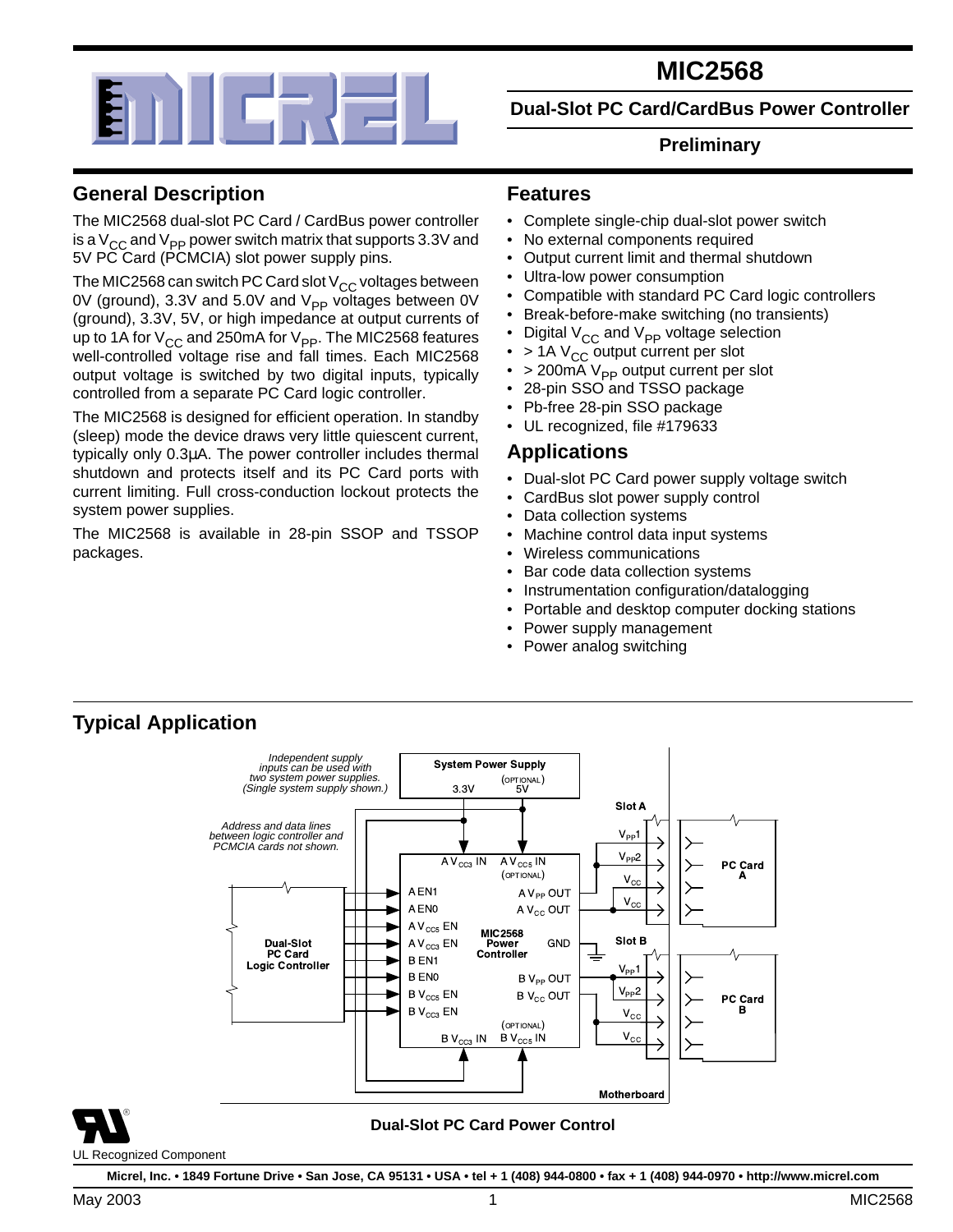# **Ordering Information**

| <b>Part Number</b> | <b>Operating</b><br><b>Temperature Range</b> | Package      | <b>Pb-Free</b> |
|--------------------|----------------------------------------------|--------------|----------------|
| MIC2568-0BSM       | $-40^{\circ}$ C to +85 $^{\circ}$ C          | 28-pin SSOP  |                |
| MIC2568-1BSM       | $-40^{\circ}$ C to +85 $^{\circ}$ C          | 28-pin SSOP  |                |
| MIC2568-0YSM       | $-40^{\circ}$ C to +85 $^{\circ}$ C          | 28-pin SSOP  | х              |
| MIC2568-1YSM       | $-40^{\circ}$ C to +85 $^{\circ}$ C          | 28-pin SSOP  | х              |
| MIC2568-0BTS       | $-40^{\circ}$ C to +85 $^{\circ}$ C          | 28-pin TSSOP |                |
| MIC2568-1BTS       | $-40^{\circ}$ C to +85 $^{\circ}$ C          | 28-pin TSSOP |                |

# **Pin Configuration**



\* Denotes pinout differences. Duplicate pins must be connected together for proper operation. Example: "A  $V_{CC5}$ IN" pins 1 and 3 must be connected.

# **Pin Description**

| <b>Pin Number</b><br><b>MIC2568-0</b> | <b>Pin Number</b><br><b>MIC2568-1</b> | <b>Pin Name</b>           | <b>Pin Function</b>                                                                                                                                                        |
|---------------------------------------|---------------------------------------|---------------------------|----------------------------------------------------------------------------------------------------------------------------------------------------------------------------|
| 1, 3/15, 17                           | 1, 3/15, 17                           | $A/B$ $V_{CC5}$ IN        | 5V Nominal Supply Input: Optional supply, switchable to V <sub>CC</sub> and V <sub>PP</sub><br>outputs.                                                                    |
| 2,26,28/12,14,16 2,26,28/12,14,16     |                                       | $A/B$ V <sub>CC</sub> OUT | $V_{CC}$ Output: 0V (ground), 3.3V, 5V, or high-impedance output. Pins 2, 26,<br>and 28 must be externally connected. Pins 12, 14, and 16 must be externally<br>connected. |
| 4, 18                                 | 4, 18                                 | <b>GND</b>                | Ground.                                                                                                                                                                    |
| 5/19                                  | 5/19                                  | $A/B$ $V_{CC5}$ EN        | V <sub>CC</sub> 5V Enable (Input).                                                                                                                                         |
| 6/20                                  | $6/20$                                | $A/B$ $V_{CC3}$ EN        | $V_{CC}$ 3.3V Enable (Input).                                                                                                                                              |
| 7/21                                  |                                       | $A/B$ ENO                 | Enable 0: Micrel standard logic-control signal. MIC2568-0 only.                                                                                                            |
|                                       | 7/21                                  | $A/B$ $V_{PP}$ $V_{CC}$   | V <sub>PP</sub> _V <sub>CC</sub> Control: Cirrus Logic logic-controller compatible control signal.<br>MIC2568-1 only.                                                      |
| 8/22                                  |                                       | $A/B$ EN1                 | Enable 1: Micrel standard logic-control signal. MIC2568-0 only.                                                                                                            |
|                                       | 8/22                                  | $A/B$ $V_{PP}$ PGM        | Program: Cirrus Logic-compatible control signal. MIC2568-1 only.                                                                                                           |
| 24/10                                 | 24/10                                 | $A/B$ $V_{PP}$ OUT        | V <sub>PP</sub> Output: 0V (ground), 3.3V, 5V, or high-impedance output.                                                                                                   |
| 9, 11, 23, 25                         | 9, 11, 23, 25                         | <b>NC</b>                 | Not internally connected.                                                                                                                                                  |
| 27/13                                 | 27/13                                 | $A/B$ $V_{CC3}$ IN        | 3.3V Nominal Supply Input: Mandatory supply, switchable to $V_{CC}$ and $V_{PP}$<br>outputs. Also powers MIC2568 internal circuitry.                                       |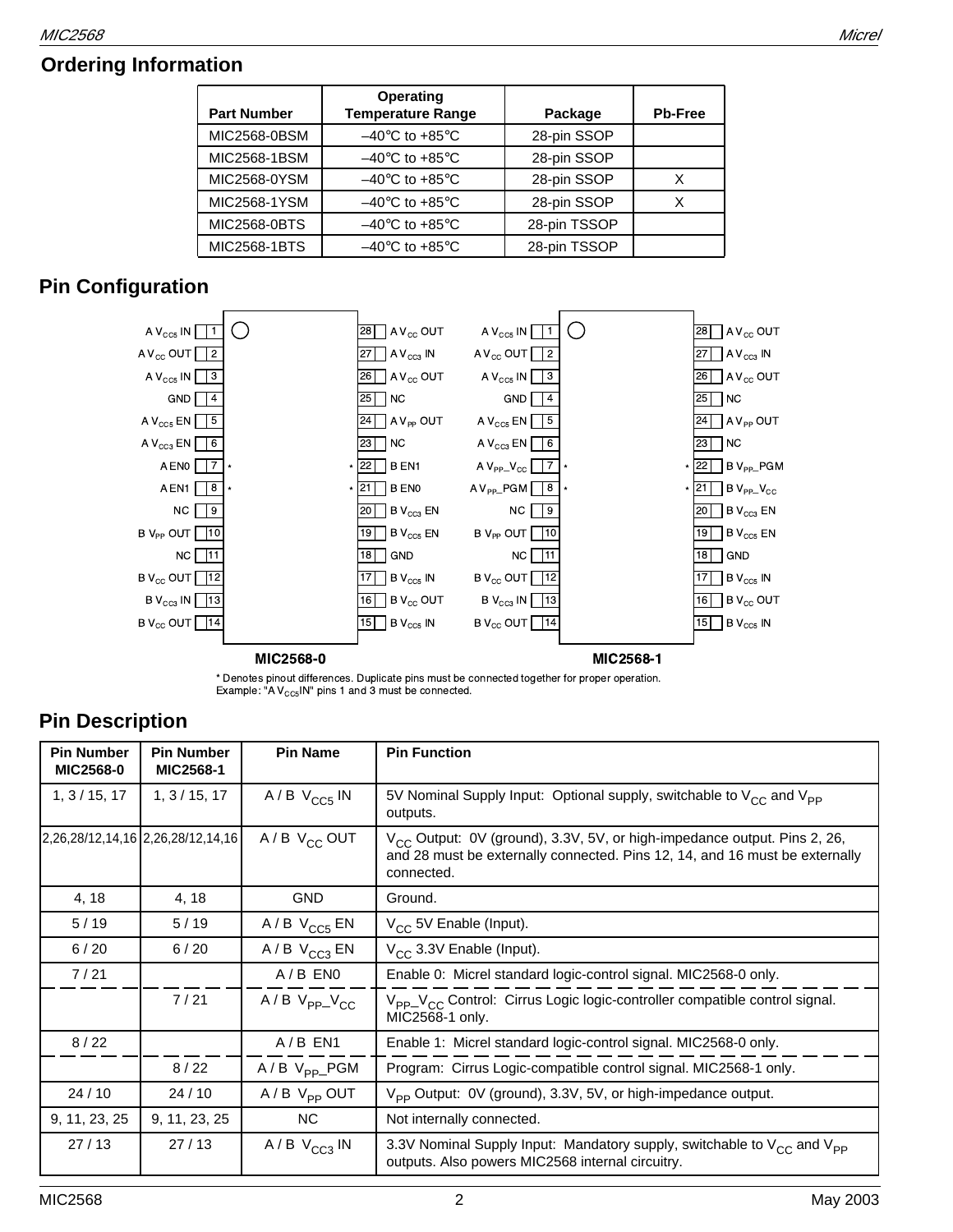# **Absolute Maximum Ratings (Note 1)**

| $V_{CCS}$ IN [5V] Supply Voltage ( $V_{CCS}$ <sub>IN</sub> )  +6V   |  |
|---------------------------------------------------------------------|--|
| $V_{CC3}$ IN [3.3V] Supply Voltage ( $V_{CC3}$ <sub>IN</sub> )  +6V |  |
| Logic Input Voltages ( $V_{CCx EN}$ , $V_{ENx}$ )  -0.3V to +6V     |  |
|                                                                     |  |
|                                                                     |  |
| ESD Rating, Note 3                                                  |  |
|                                                                     |  |

## **Operating Ratings (Note 2)**

| V <sub>CC5</sub> IN [5V] Supply Voltage (V <sub>CC5 IN</sub> ), <b>Note 5</b>   |  |
|---------------------------------------------------------------------------------|--|
| V <sub>CC3</sub> IN [3.3V] Supply Voltage (V <sub>CC3 IN</sub> ), <b>Note 6</b> |  |
| Ambient Temperature Range $(T_A)$ –40°C to +85°C                                |  |
| Junction Temperature (T <sub>J</sub> )  Internally Limited                      |  |
| <b>Thermal Resistance</b>                                                       |  |
|                                                                                 |  |
|                                                                                 |  |

# **Electrical Characteristics (Note 4)**

|  | $V_{CC3 IN}$ = 3.3V, $V_{CC5 IN}$ = 5.0V; specified over operating temperature range of -40°C to +85°C. |  |  |  |
|--|---------------------------------------------------------------------------------------------------------|--|--|--|
|--|---------------------------------------------------------------------------------------------------------|--|--|--|

| Symbol                      | <b>Parameter</b>                              | <b>Conditions</b>                                                                               | Min             | <b>Typ</b> | <b>Max</b>      | <b>Units</b> |
|-----------------------------|-----------------------------------------------|-------------------------------------------------------------------------------------------------|-----------------|------------|-----------------|--------------|
| <b>Digital Inputs</b>       |                                               |                                                                                                 |                 |            |                 |              |
| $V_{\text{IH}}$             | Logic-1 Input Voltage                         | $V_{CC3 IN}$ = 3.0V to 5.5V                                                                     | $0.7V_{CC3 IN}$ |            | 5.5             | V            |
| $V_{IL}$                    | Logic-0 Input Voltage                         | $V_{CC3 IN} = 3.0V$ to 5.5V                                                                     | $-0.3$          |            | $0.3V_{CC3 IN}$ | V            |
| $I_{IN}$                    | Input Current                                 | $0V \le V_{IN} \le 5.5V$                                                                        |                 |            | ±2              | μA           |
| V <sub>PP</sub> Output      |                                               |                                                                                                 |                 |            |                 |              |
| I <sub>PP</sub> OUT<br>Hi-Z | High Impedance Output<br>Leakage Current      | Shutdown mode<br>$0 \leq V_{PP}$ $_{OUT} = 0V$                                                  |                 | 1          | 10              | μA           |
| <b>I</b> <sub>PPSC</sub>    | <b>Short Circuit Current Limit</b>            | $V_{PP\text{ OUT}} = 0V$                                                                        | 0.12            | 0.3        |                 | Α            |
| $R_{\rm O}$                 | <b>Switch Resistance</b>                      | $V_{PPOUT}$ = 5V selected,<br>$I_{PP\text{ OUT}} = -100 \text{mA}$ (sourcing)                   |                 | 1.4        | 4               | $\Omega$     |
|                             |                                               | $V_{PP\text{ OUT}} = 3.3V$ selected,<br>$I_{PP\text{ OUT}} = -100 \text{mA}$ (sourcing)         |                 | 1.5        | 4               | Ω            |
|                             |                                               | $V_{PP\text{ OUT}} = 0V$ [ground] selected,<br>$I_{PP\text{ OUT}} = 50 \mu A \text{ (sinking)}$ |                 | 1300       | 3900            | $\Omega$     |
|                             | V <sub>PP</sub> Switching Time (See Figure 1) |                                                                                                 |                 |            |                 |              |
| $t_1$                       | Output Turn-On Delay, Note 7                  | $V_{PP\text{ OUT}}$ = Hi-Z to 10% of 3.3V                                                       |                 | $\sqrt{5}$ | 50              | μs           |
| $\frac{t_2}{}$              |                                               | $V_{PP\text{ OUT}}$ = Hi-Z to 10% of 5V                                                         |                 | 10         | 50              | μs           |
| $t_3$                       | Output Rise Time, Note 7                      | $V_{PP\text{ OUT}} = 10\%$ to 90% of 3.3V                                                       | 100             | 200        | 800             | μs           |
| $\mathfrak{t}_4$            |                                               | $V_{PP\text{ OUT}} = 10\%$ to 90% of 5V                                                         | 100             | 300        | 1000            | μs           |
| $t_{5}$                     | Output Turnoff Fall Time, Note 7              | $V_{PP\text{ OUT}} = 90\%$ to 10% of 3.3V                                                       |                 | 50         | 1000            | ns           |
| $t_6$                       |                                               | $V_{PP\ OUT}$ = 90% to 10% of 5V                                                                |                 | 50         | 1000            | ns           |
| t <sub>7</sub>              | Output Turnoff Delay Time,                    | $V_{PP\text{ OUT}} = 3.3V$ to Hi-Z                                                              |                 | 400        | 1000            | ns           |
| $t_8$                       | Notes 7, 8                                    | $V_{PP\ OUT} = 5V$ to Hi-Z                                                                      |                 | 400        | 1000            | ns           |
| $V_{CC}$ Output             |                                               |                                                                                                 |                 |            |                 |              |
| ccsc                        | <b>Short Circuit Current Limit</b>            | $V_{CC\ OUT} = 0V$ , normal mode,<br>V <sub>CC3</sub> or V <sub>CC5</sub> switches              | 1.0             | 1.5        |                 | Α            |
| $R_{O}$                     | Switch Resistance                             | $V_{CC OUT}$ = 3.3V selected,<br>$I_{CC\text{ OUT}} = -1$ A (sourcing)                          |                 | 120        | 180             | $m\Omega$    |
|                             |                                               | $V_{CC\ OUT}$ = 5V selected,<br>$I_{CC\text{ OUT}} = -1$ A (sourcing)                           |                 | 90         | 135             | $m\Omega$    |
|                             |                                               | $V_{CC\ OUT}$ = 0V [ground] selected,<br>$I_{CC\ OUT} = 0.1 \text{mA}$ (sinking)                |                 | 1800       | 3900            | $\Omega$     |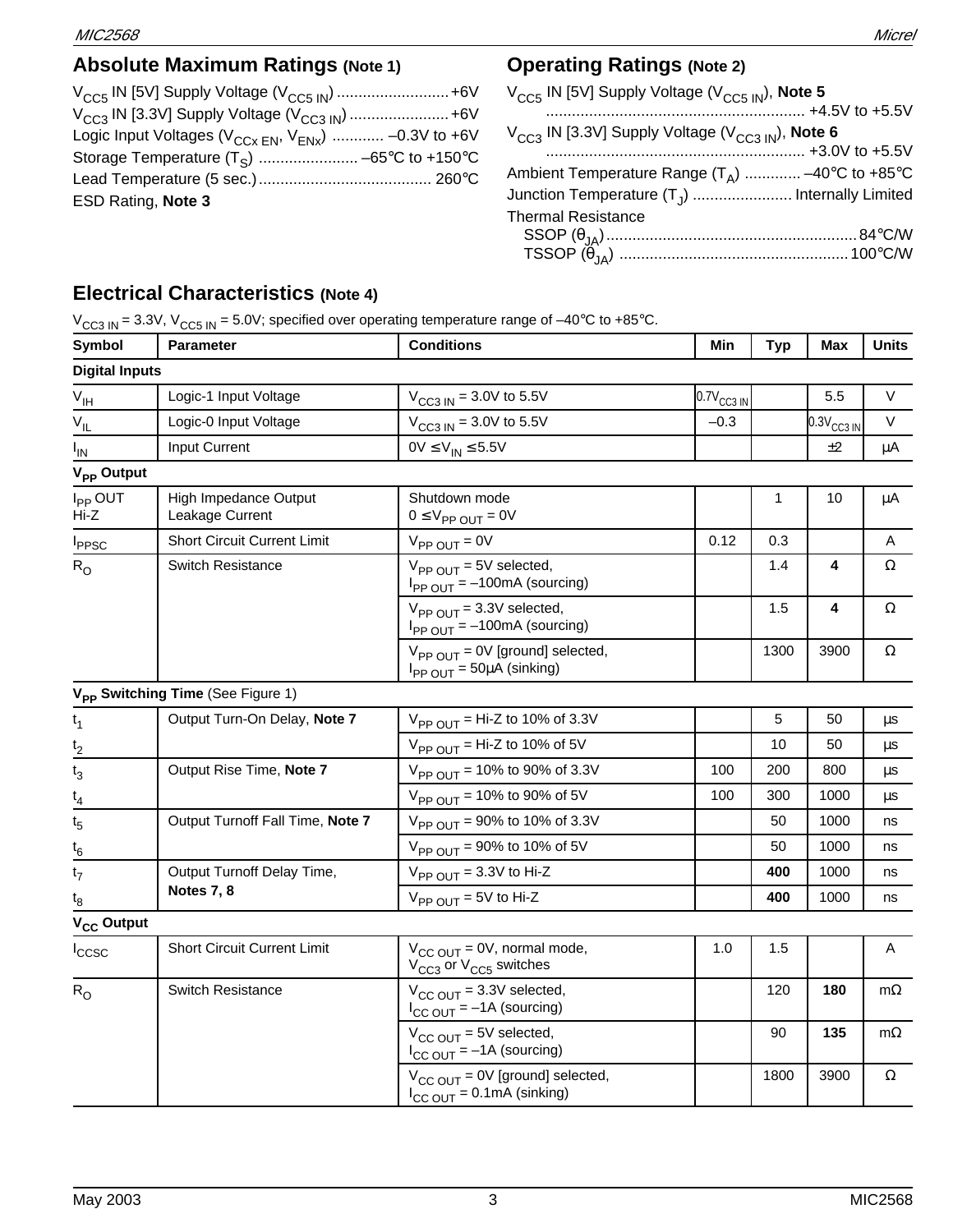| Symbol                        | <b>Parameter</b>                                                                                                                                                                                       | <b>Conditions</b>                                         | Min | <b>Typ</b> | Max  | <b>Units</b> |
|-------------------------------|--------------------------------------------------------------------------------------------------------------------------------------------------------------------------------------------------------|-----------------------------------------------------------|-----|------------|------|--------------|
|                               | V <sub>CC</sub> Switching Time (See Figure 2)                                                                                                                                                          |                                                           |     |            |      |              |
| $t_{g}$                       | Output Turn-On Delay Time,                                                                                                                                                                             | $V_{CC OUT} = 0V$ to 10% of 3.3V                          |     | 300        | 1500 | $\mu$ s      |
| $t_{10}$                      | Note 9                                                                                                                                                                                                 | $V_{CC OUT} = 0V$ to 10% of 5.0V                          |     | 750        | 3000 | μs           |
| $t_{11}$                      | Output Rise Time, Note 9                                                                                                                                                                               | $V_{CC OUT}$ = 10% to 90% of 3.3V                         | 200 | 700        | 2500 | μs           |
| $t_{12}$                      |                                                                                                                                                                                                        | $V_{CC OUT}$ = 10% to 90% of 5V                           | 200 | 1500       | 6000 | μs           |
| $t_{13}$                      | Output Fall Time, Note 9                                                                                                                                                                               | $V_{CC OUT}$ = 90% to 10% of 3.3V                         | 100 | 300        | 1000 | μs           |
| $t_{14}$                      |                                                                                                                                                                                                        | $V_{CC OUT}$ = 90% to 10% of 5.0V                         | 100 | 600        | 2000 | μs           |
| $t_{15}$                      | Output Turnoff Delay, Notes 8, 9                                                                                                                                                                       | $V_{\text{CC OUT}} = 3.3V$                                |     | 0.65       | 2    | ms           |
| $t_{16}$                      |                                                                                                                                                                                                        | $V_{CC\,OUT} = 5V$                                        |     | 0.7        | 2    | ms           |
| <b>Power Supply</b>           |                                                                                                                                                                                                        |                                                           |     |            |      |              |
| $I_{CC5}$                     | V <sub>CC5</sub> IN Supply Current (5V)                                                                                                                                                                | $V_{\text{CC OUT}} = 5V$ or 3.3V, $I_{\text{CC OUT}} = 0$ |     | 8          | 50   | μA           |
|                               | Note 5                                                                                                                                                                                                 | $V_{CC\ OUT} = 0V$ (sleep mode)                           |     | 0.2        | 10   | μA           |
| $I_{CC3}$                     | V <sub>CC3</sub> IN Supply Current (3.3V)                                                                                                                                                              | $V_{CC OUT}$ = 5V or 3.3V, $I_{CC OUT}$ = 0               |     | 40         | 100  | μA           |
|                               | Note 6                                                                                                                                                                                                 | $V_{CC\ OUT} = 0V$ (sleep mode)                           |     | 0.1        | 10   | μA           |
| <b>Thermal Shutdown</b>       |                                                                                                                                                                                                        |                                                           |     |            |      |              |
| $\mathsf{T}_{\mathsf{SD}}$    | Thermal Shutdown Temperature                                                                                                                                                                           |                                                           |     | 140        |      | $^{\circ}C$  |
| Note 1.<br>Note 2.<br>Note 3. | Exceeding the absolute maximum rating may damage the device.<br>The device is not guaranteed to function outside its operating rating.<br>Devices are ESD sensitive. Handling precautions recommended. |                                                           |     |            |      |              |

**Note 4.** Specification for packaged product only.

**Note 5.**  $V_{CC5 \, \text{IN}}$  is not required for operation.

Note 6. V<sub>CC3 IN</sub> powers all internal logic, bias, and drive circuitry, and is required for operation.

**Note 7.**  $R_L = 1k\Omega$  connected to ground.

**Note 8.** Measurement is from the Hi-Z- or 0V-state command to the beginning of the slope. Measurement does not apply when device is in current limit or thermal shutdown.

**Note 9.**  $R_L = 10\Omega$  connected to ground.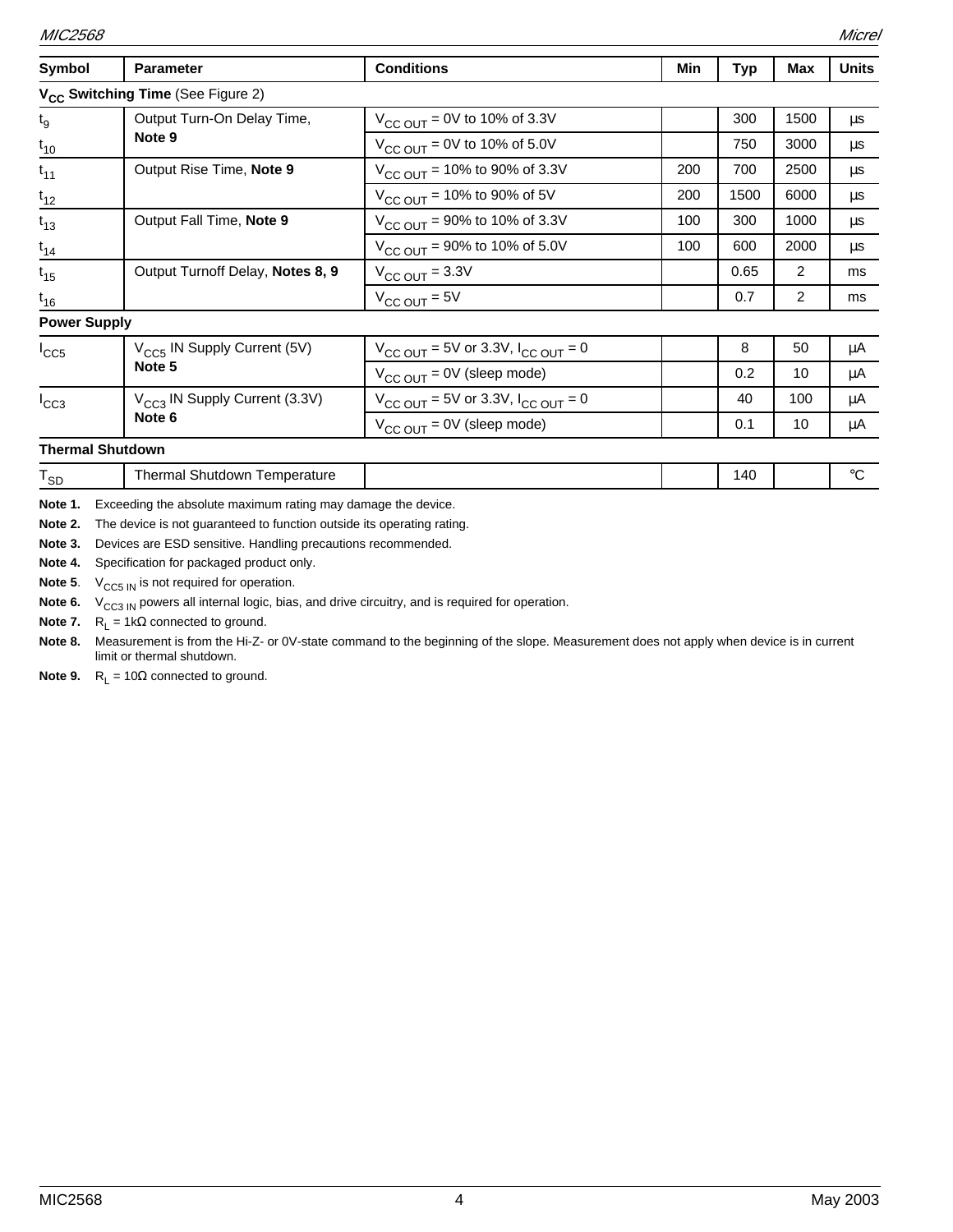### **Output Timing Diagrams**



**Figure 1. V<sub>PP</sub> Timing Diagram** 

 $V_{PPEN}$  is shown generically.  $R_L$  = 100Ω. Load capacitance is negligible. Refer to "MIC2568-0 Logic Table" for specific control logic input.

At time **A**)  $V_{PP} = 3.3V$ , **B**)  $V_{PP}$  is disabled, **C**)  $V_{PP}$  is programmed to 5V, **D**)  $V_{PP}$  is disabled.



**Figure 2. V<sub>CC</sub> Timing Diagram** 

 $V_{CC EN}$  is shown generically. R<sub>L</sub> = 10Ω. Refer to "MIC2568-0 Logic Table" for specific control logic input. At time **A**)  $V_{CC}$  is programmed to 3.3V, **B**)  $V_{CC}$  is disabled, **C**)  $V_{CC}$  is programmed to 5V, **D**)  $V_{CC}$  is disabled.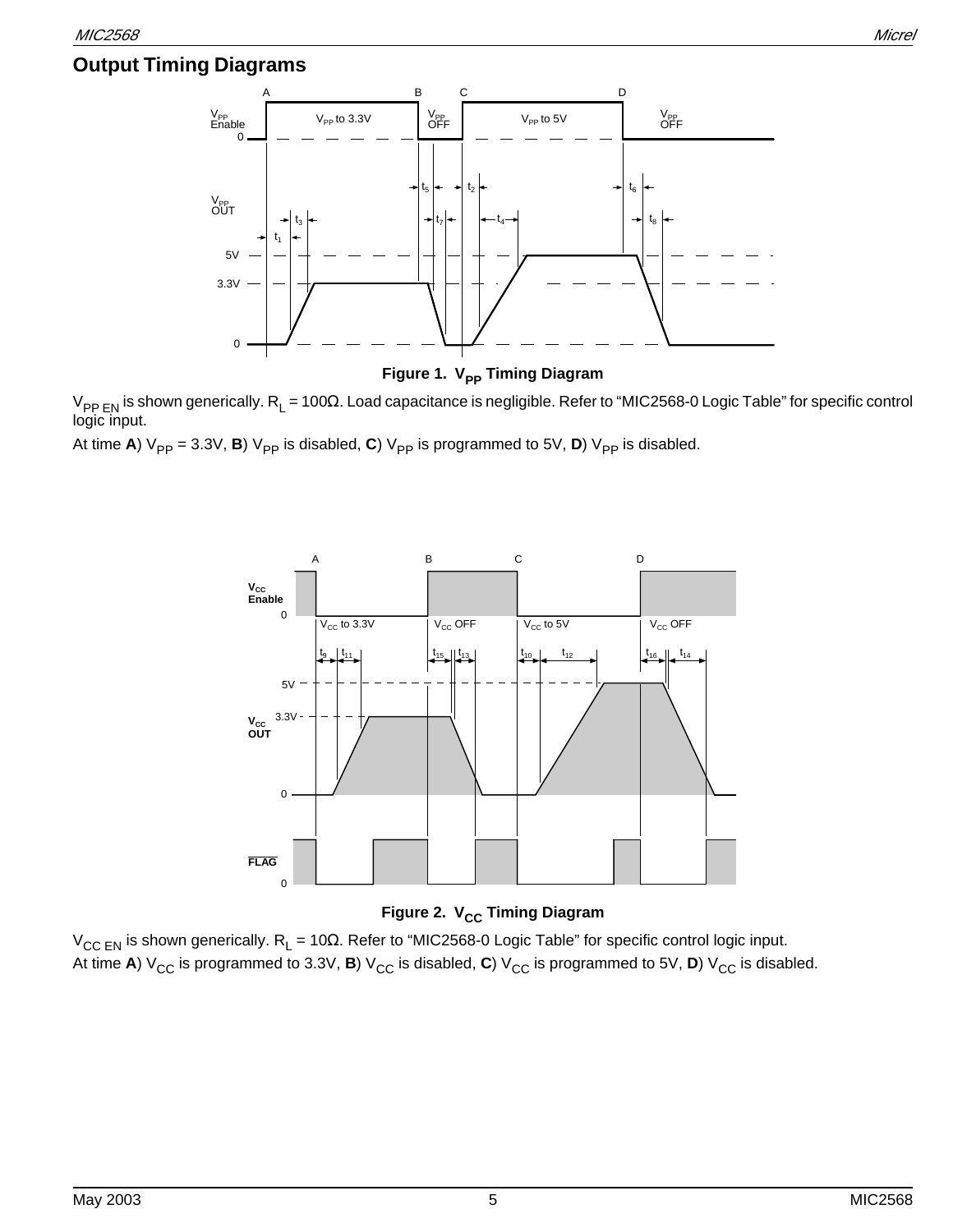| $V_{CC5}$ EN | $V_{CC3}$ EN | EN <sub>1</sub>  | EN <sub>0</sub> | $V_{CC}$ OUT | $V_{PP}$ OUT |
|--------------|--------------|------------------|-----------------|--------------|--------------|
| 0            | 0            | 0                | 0               | $0V^*$       | Hi-Z         |
| $\pmb{0}$    | $\pmb{0}$    | $\pmb{0}$        | 1               | $0V^*$       | Hi-Z         |
| $\pmb{0}$    | $\pmb{0}$    | 1                | $\mathbf 0$     | $0V^*$       | Hi-Z         |
| $\pmb{0}$    | 0            | 1                | $\mathbf{1}$    | $0V^*$       | $0V^*$       |
| $\pmb{0}$    | 1            | $\mathbf 0$      | $\pmb{0}$       | 3.3V         | Hi-Z         |
| $\pmb{0}$    | 1            | $\boldsymbol{0}$ | 1               | 3.3V         | 3.3V         |
| $\pmb{0}$    | 1            | 1                | $\pmb{0}$       | 3.3V         | Hi-Z         |
| 0            | 1            | 1                | 1               | 3.3V         | $0V^*$       |
| 1            | 0            | $\mathbf 0$      | $\mathbf 0$     | 5V           | Hi-Z         |
|              | 0            | $\mathbf 0$      | 1               | 5V           | 5V           |
|              | 0            | 1                | $\mathbf 0$     | 5V           | Hi-Z         |
|              | 0            | 1                | 1               | 5V           | $0V^*$       |
|              | 1            | $\mathbf 0$      | $\mathbf 0$     | 3.3V         | Hi-Z         |
|              | 1            | $\pmb{0}$        | 1               | 3.3V         | 3.3V         |
| 1            | 1            | 1                | $\mathbf 0$     | 3.3V         | 5V           |
|              |              |                  | 1               | 3.3V         | $0V^*$       |

### **MIC2568-0 Logic Table**

## **MIC2568-1 Logic Table**

MIC2568-1 control logic is compatible with the Cirrus Logic CL-PD6710 and CL-PD672x-series logic controllers.

| $V_{CC5}$ EN     | $V_{CC3}$ EN | $V_{PP}$ PGM | $V_{PP}$ $V_{CC}$ | V <sub>CC</sub> OUT | V <sub>PP</sub> OUT |
|------------------|--------------|--------------|-------------------|---------------------|---------------------|
| $\boldsymbol{0}$ | $\mathbf 0$  | 0            | 0                 | $0V^*$              | $0V^*$              |
| 0                | 0            | 0            | 1                 | $0V^*$              | Hi-Z                |
| $\pmb{0}$        | $\pmb{0}$    | 1            | $\pmb{0}$         | $0V^*$              | Hi-Z                |
| $\pmb{0}$        | $\pmb{0}$    | 1            | 1                 | $0V^*$              | Hi-Z                |
| 0                | 1            | 0            | 0                 | 5V                  | $0V^*$              |
| $\pmb{0}$        | 1            | 0            | 1                 | 5V                  | 5V                  |
| $\pmb{0}$        |              |              | 0                 | 5V                  | Hi-Z                |
| $\pmb{0}$        | 1            | 1            | 1                 | 5V                  | Hi-Z                |
| 1                | $\mathbf 0$  | 0            | 0                 | 3.3V                | $0V^*$              |
| 1                | $\pmb{0}$    | 0            | 1                 | 3.3V                | 3.3V                |
| 1                | $\mathbf 0$  | 1            | $\mathbf 0$       | 3.3V                | Hi-Z                |
| 1                | $\pmb{0}$    |              | 1                 | 3.3V                | Hi-Z                |
| 1                | 1            | $\pmb{0}$    | $\pmb{0}$         | $0V^*$              | $0V^*$              |
|                  | 1            | $\mathbf 0$  | 1                 | $0V^*$              | Hi-Z                |
| 1                | 1            | 1            | 0                 | $0V^*$              | Hi-Z                |
| 1                | 1            | 1            | 1                 | $0V^*$              | Hi-Z                |

\* clamped to ground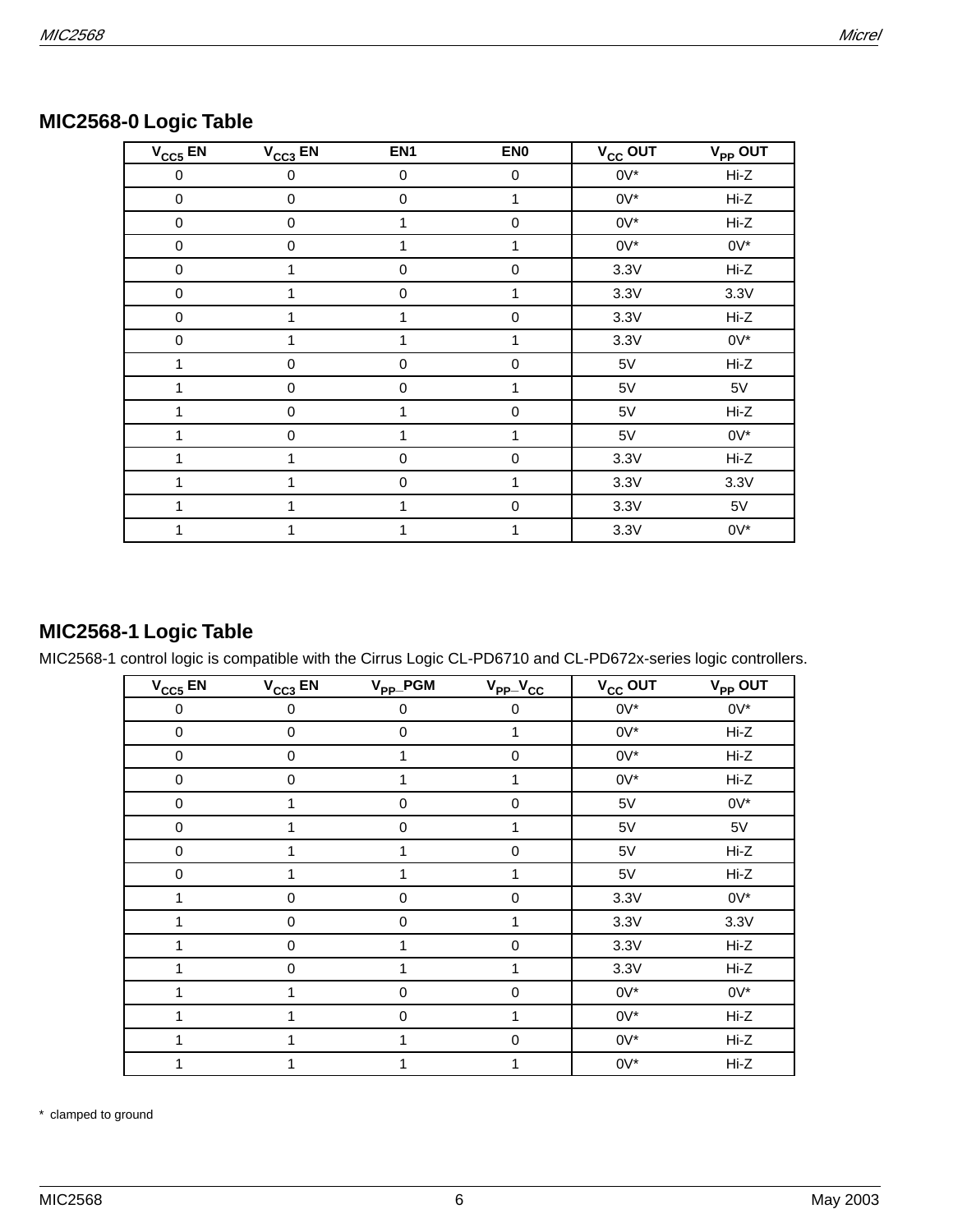# **Functional Diagram**

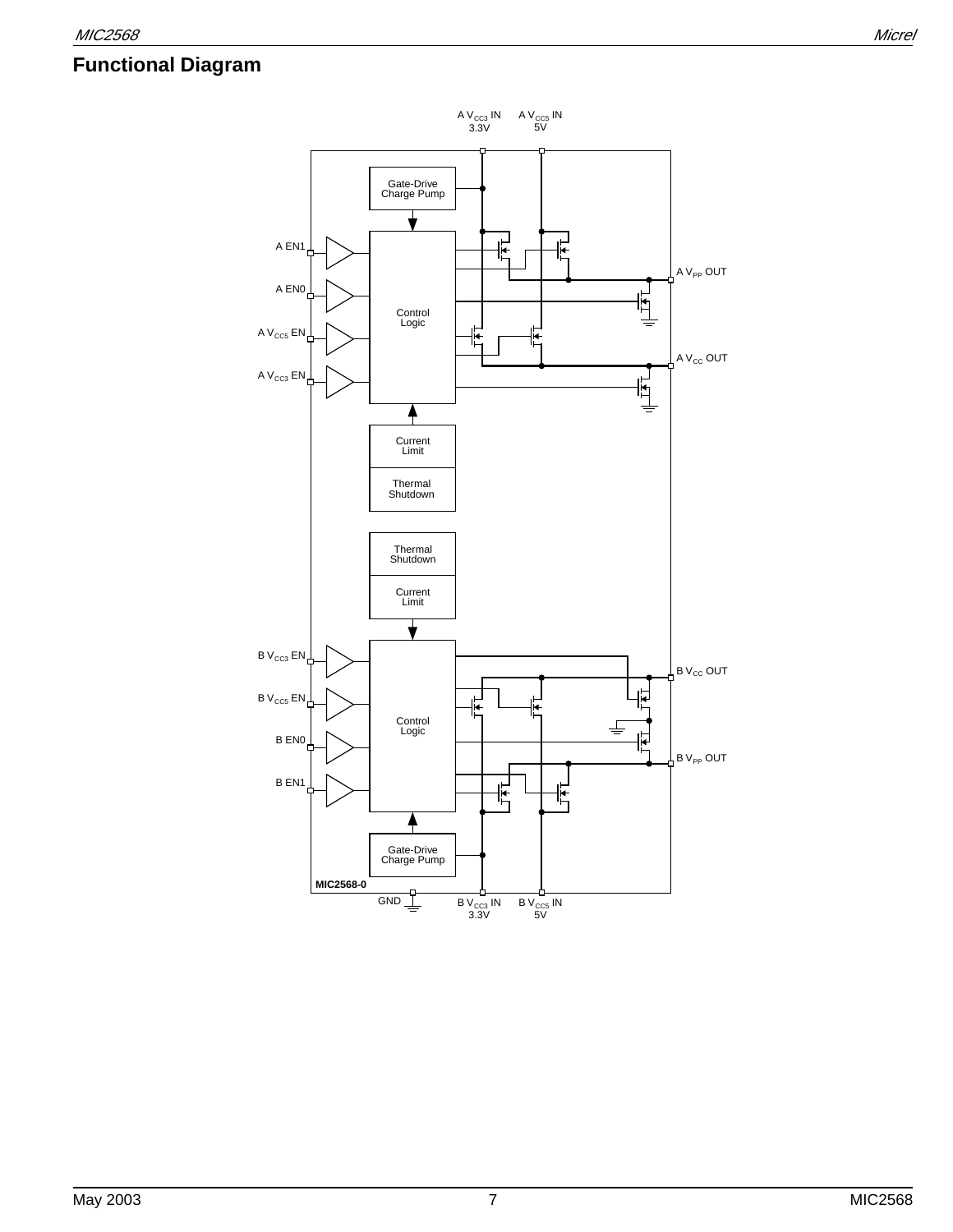### **Applications Information**

PC Card power control for two sockets is easily accomplished using the Micrel MIC2568 PC Card/CardBus Slot Power Controller IC.

#### **Output Voltage Selection**

Four control bits per socket determine  $V_{CC}$  and  $V_{PP}$  output voltages and standby- or operate-mode conditions. Input logic threshold voltages are compatible with common PC Card logic controllers using either 3.3V or 5V supplies.

The  $V_{CC}$  outputs can be individually switched between 0V (ground) or 3.3V and 5V at the maximum allowable PC Card current. The  $V_{\text{PP}}$  outputs can be individually switched between 0V (ground), 3.3V or 5V ( $V<sub>CC3</sub>$  or  $V<sub>CC5</sub>$  voltages), or high impedance. When  $V_{CC} = 0V$  (ground) is selected, the MIC2568 goes into sleep mode and draws only nanoamperes of leakage current.

Switching speeds are controlled to prevent damage to sensitive loads and meet all PC Card Specification timing requirements.  $V_{CC}$  switches are turned on and off slowly. If commanded to switch directly from one  $V_{CC}$  to the other (without first turning off and waiting 100ms), enhancement of the second switch begins only after the first is off (break-beforemake protection).

#### **Supply Input**

The MIC2568 itself is powered from the  $V_{CC3}$  IN pin (3.3Vnominal supply input). Bias its internal MOSFETs is generated by a charge pump quadrupler. Refer to "5V-Only  $V_{CC}$ Application" and Figure 4 for information on using the MIC2568 without a 3.3V supply.

#### **Output Current and Protection**

The MIC2568 meets or exceeds all PCMCIA current specifications. Its switches are capable of passing the maximum current needed by any PC Card. For system and card

protection, output currents are internally limited. For full system protection, long-term output short circuits (millisecond or longer) invoke overtemperature shutdown, protecting the MIC2568, system power supplies, card socket pins, and PC Card.

#### **Bypass Capacitors**

Both  $V_{CC3}$  IN and  $V_{CC5}$  IN pins should be bypassed with 1 $\mu$ F low-ESR surface-mount ceramic capacitors mounted near the MIC2568 chip.

Both  $V_{CC}$  OUT and  $V_{PP}$  OUT pins may use 0.01 $\mu$ F to 0.1 $\mu$ F capacitors for noise reduction and to reduce the chance of (electrostatic discharge) ESD damage.

#### **PC Card Slot Implementation**

The MIC2568 is designed for PC Card applications, including the CardBus option, that do not require a 12V supply.

When a memory card is initially inserted, it must receive a  $V_{CC}$ voltage (either  $3.3V \pm 0.3V$  or  $5.0V \pm 5%$ ). The initial voltage is determined by a combination of mechanical socket keys and voltage-sense pins. Each card sends handshaking data to the logic controller which determines whether that card requires a  $V_{\text{PP}}$  voltage and whether the card is designed for dual  $V_{CC}$  voltages. If the card is compatible with, and requests, a different  $V_{CC}$  level, the controller disables  $V_{CC}$ , waits at least 100ms, and then enables the new  $V_{CC}$  voltage.

If no card is inserted, or the system is in sleep mode, the logic controller outputs a  $(V_{CC3}$  EN,  $V_{CC5}$  EN) = (0, 0) to the MIC2568, which shuts down  $\mathsf{V}_{\mathsf{CC}}$ . This also places the switch into its high-impedance output sleep mode.

#### **Basic V<sub>PP</sub> and V<sub>CC</sub> Switch Application**

Refer to Figure 3. A single system power supply feeds both slot-A and slot-B supply inputs. Although the PC Card specification defines two  $V_{\text{PP}}$  outputs ( $V_{\text{PP}}$  1 and  $V_{\text{PP}}$  2) per card, they are usually connected together.



**Figure 3. Basic V<sub>PP</sub> and V<sub>CC</sub> Switch**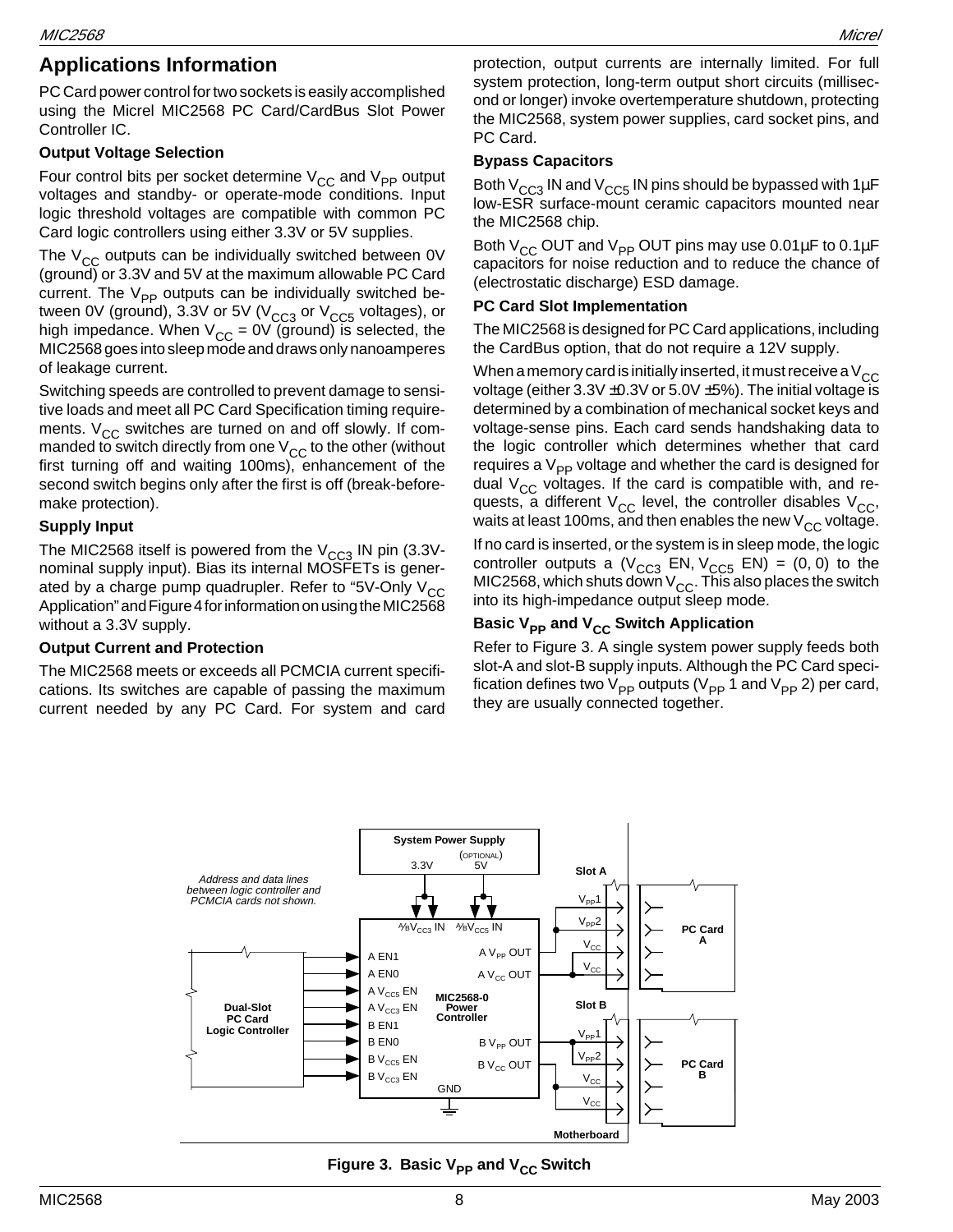#### **5V-Only V<sub>CC</sub> Application**

To use the MIC2568 in applications where only a single 5V  $\rm V_{CC}$  is available (no 3.3V  $\rm V_{CC}$ ), connect  $\rm V_{CC5}$  (5V supply) to the V<sub>CC3</sub> IN pin. Refer to Figure 4. In this configuration, V<sub>CC</sub>  $_{\rm OUT}$  will be 5V when either V $_{\rm CC3}$  switch or V $_{\rm CC5}$  switch is enabled.



**Figure 4. 5V-Only V<sub>CC</sub> Application**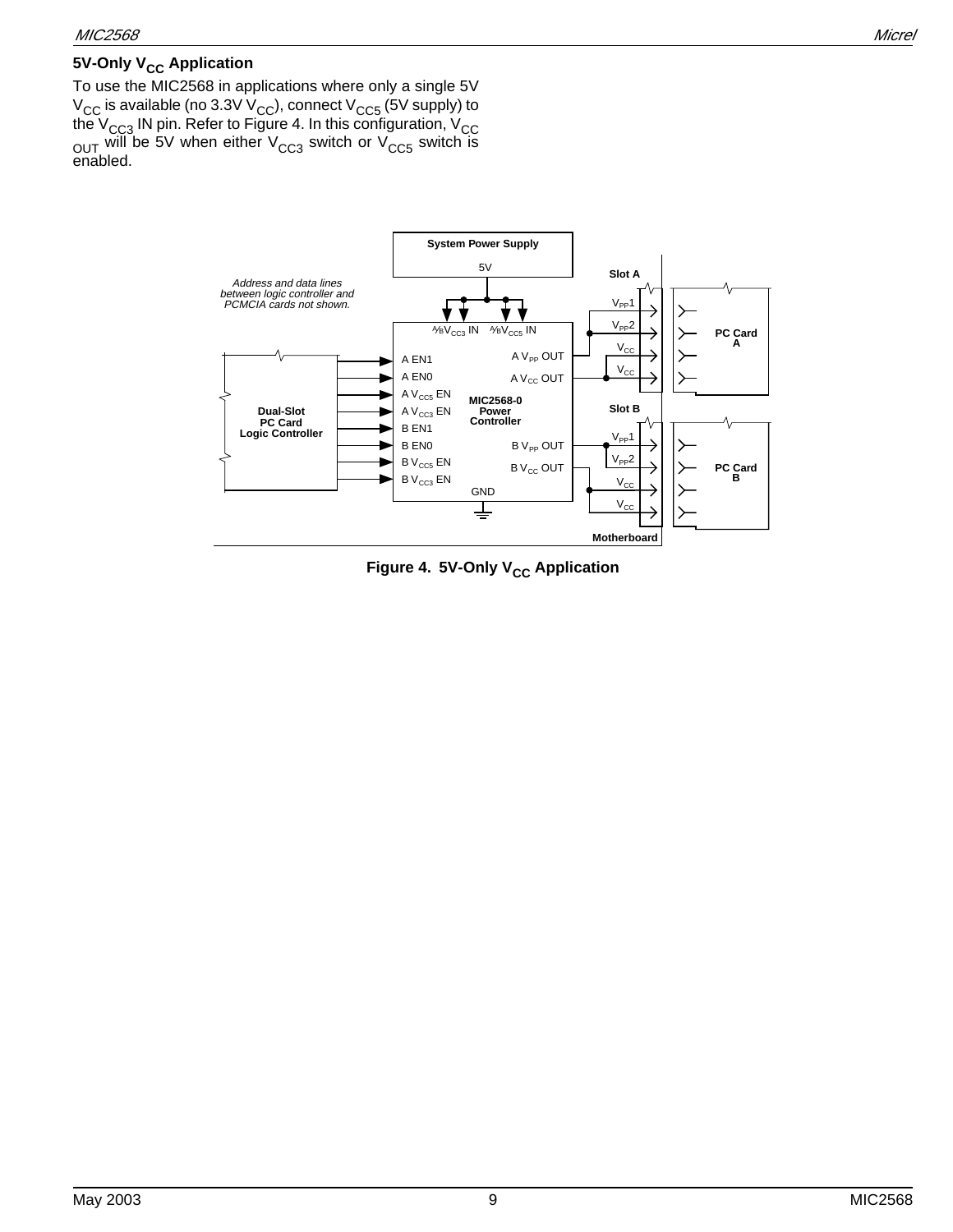### **Package Information**



**28-Pin SSOP (SM)**



**28-Pin TSSOP (TS)**

#### **MICREL, INC. 1849 FORTUNE DRIVE SAN JOSE, CA 95131 USA**

TEL + 1 (408) 944-0800 FAX + 1 (408) 944-0970 WEB http://www.micrel.com

The information furnished by Micrel in this datasheet is believed to be accurate and reliable. However, no responsibility is assumed by Micrel for its use. Micrel reserves the right to change circuitry and specifications at any time without notification to the customer.

Micrel Products are not designed or authorized for use as components in life support appliances, devices or systems where malfunction of a product can reasonably be expected to result in personal injury. Life support devices or systems are devices or systems that (a) are intended for surgical implant into the body or (b) support or sustain life, and whose failure to perform can be reasonably expected to result in a significant injury to the user. A Purchaser's use or sale of Micrel Products for use in life support appliances, devices or systems is at Purchaser's own risk and Purchaser agrees to fully indemnify Micrel for any damages resulting from such use or sale.

© 2003 Micrel, Incorporated.